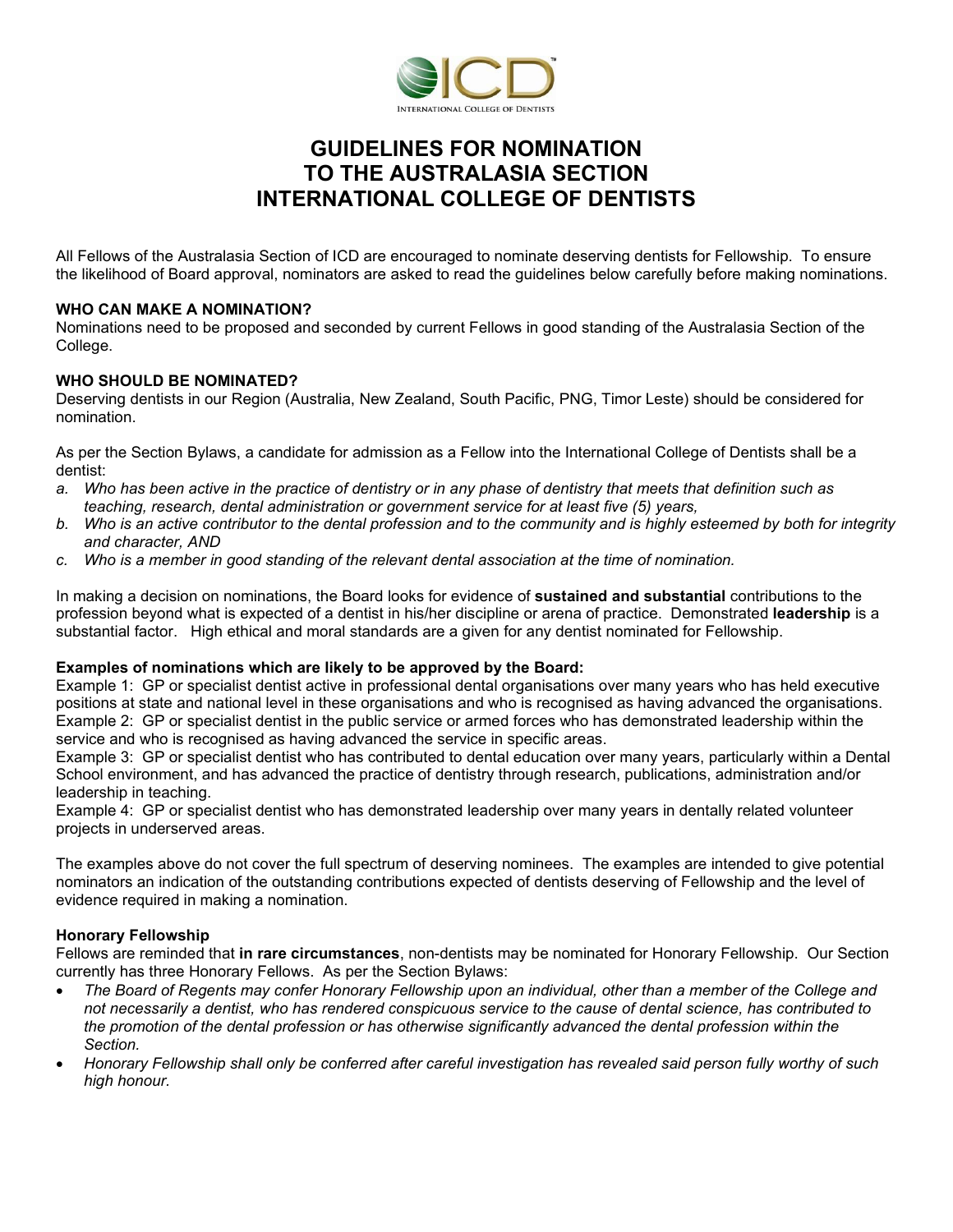### **WHAT IS THE PROCESS FOR MAKING A NOMINATION?**

To make a nomination, an ICD nomination form needs to be completed and signed by the nominators. The form is available on the Section website (www.icdsectionviii.org) or can be requested from the Administrative Officer [\(admin@icdsectionviii.org\)](mailto:admin@icdsectionviii.org).

It is recognised that some of the information on the form may be irrelevant to an individual and some sections may have insufficient space. If appropriate, nominators can provide further information as an attachment. Extensive lists of teaching experience, research, publications and presentations need to be summarised.

When requesting CVs or information from a nominee, nominators need to be discrete and not inform the nominee that the CV or information is being requested for the purpose of nomination for ICD Fellowship. This will avoid potential embarrassment should the nomination not be approved by the Board.

## **WHERE ARE COMPLETED NOMINATION FORMS SENT?**

Completed nomination forms are sent to the Admin Officer:

Dr Ron Robinson ICD Administrative Officer 10 Bendtree Way Castle Hill, NSW 2154 AUSTRALIA Email: [admin@icdsectionviii.org](mailto:admin@icdsectionviii.org)

#### **WHAT HAPPENS AFTER THE NOMINATION IS SUBMITTED?**

All nominations are submitted to local nomination committees then ultimately to the Board for approval. In the normal course of events, nominations are considered by the Board at the quarterly Board meetings. In special circumstances, the Board may consider nominations between Board meetings.

If the nomination is approved by the Board, the nominators are advised of the Board decision and the nominee is sent a letter of invitation.

If the nominee accepts the invitation, he/she is sent further information which includes details of the initial new Fellow fee of \$550 AUD\* and upcoming induction ceremonies.

\*NOTE: the initial new Fellow fee includes the annual membership fee for the first year.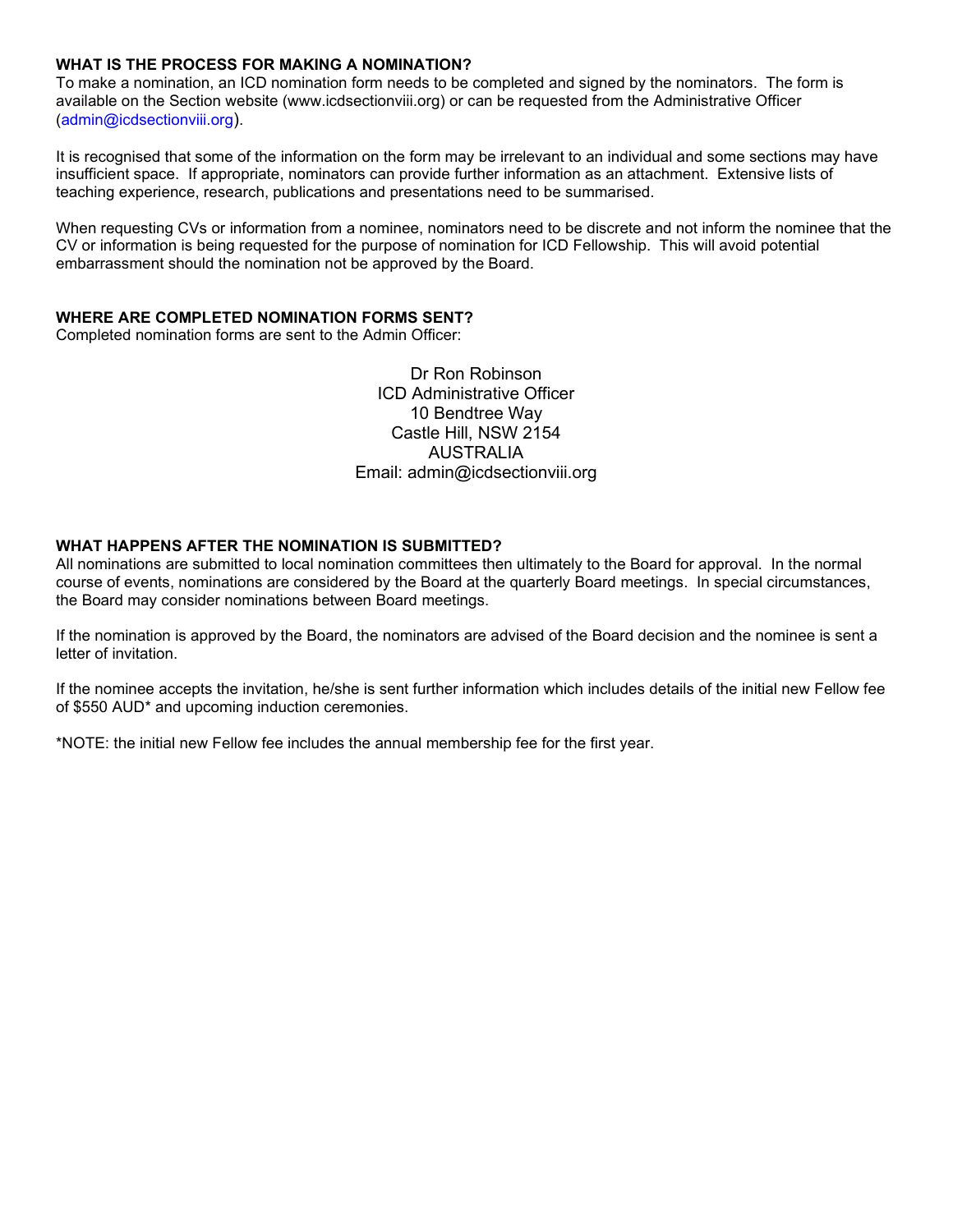

# **CONFIDENTIAL NOMINATION FORM AUSTRALASIA SECTION INTERNATIONAL COLLEGE OF DENTISTS**

TITLE: NAME:

PRIVATE ADDRESS:

DATE OF BIRTH:

PRACTICE ADDRESS:

HOME PHONE: PRACTICE PHONE: MOBILE: EMAIL:

WHY HAVE YOU NOMINATED THIS PERSON?

IS THE NOMINEE A MEMBER OF HIS/HER RELEVANT DENTAL ASSOCIATION? YES/NO

TERTIARY EDUCATION AND DEGREES:

CURRENT POSITION(S):

APPOINTMENTS:

PROFESSIONAL ORGANISATIONS - POSITIONS HELD/DSPECIAL CONTRIBUTIONS: